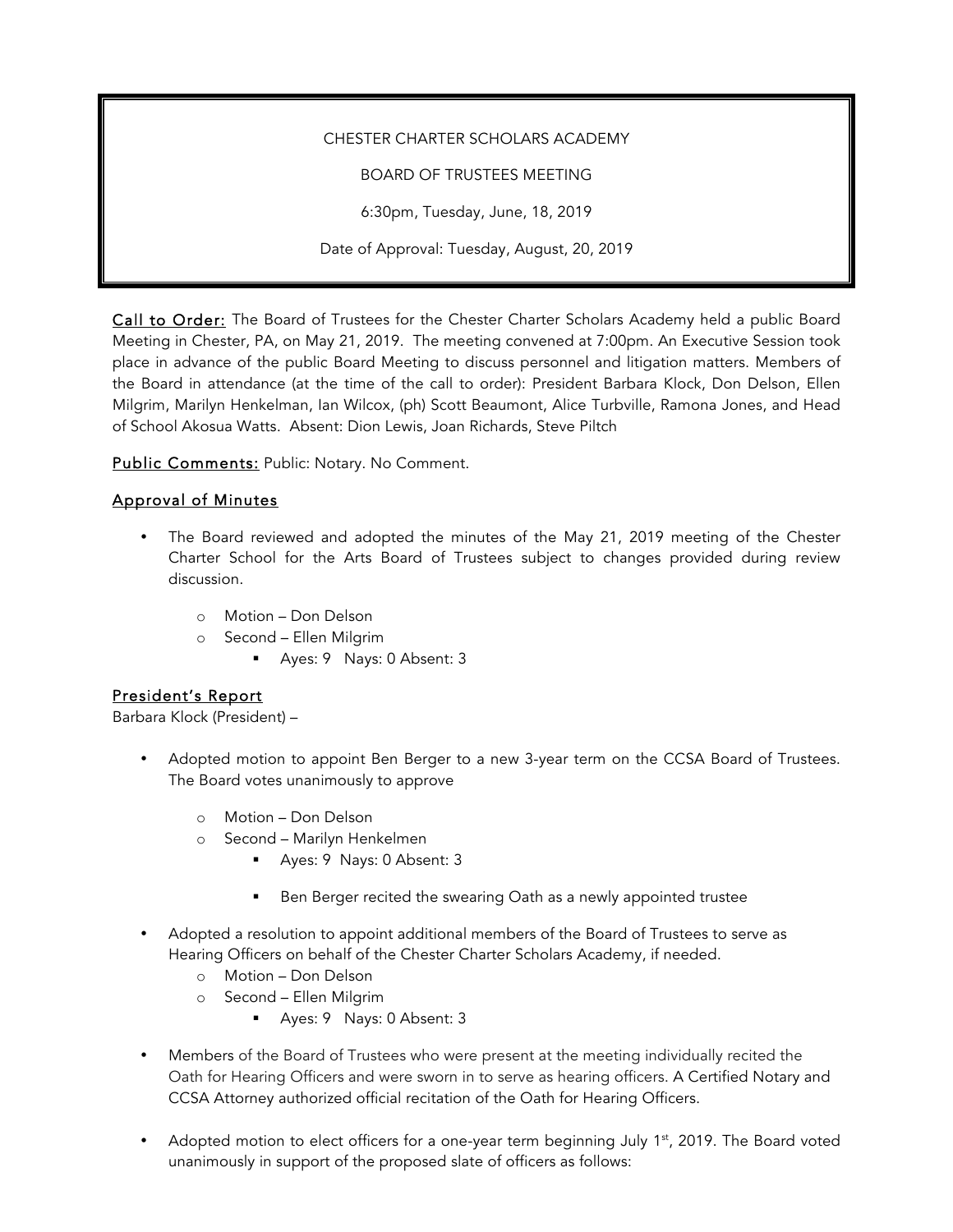- § President Barbara Klock
	- Motion Don Delson
	- Second Ellen Milgrim
		- o Ayes: 9 Nays: 0 Absent: 3
- § Vice President Marilyn Henkelman
	- Motion Don Delson
	- Second Ramona Jones
		- o Ayes: 9 Nays: 0 Absent: 3
- § Treasurer Alice Turbiville
	- Motion Scott Beaumont
	- Second Ben Berger
		- o Ayes: 9 Nays: 0 Absent: 3
- § Secretary Ramona Jones
	- Motion Marylin
	- Second Ellen
		- o Ayes: 9 Nays: 0 Absent:
- Reviewed the proposed Board Meeting and Committee schedule for 2019-2020
	- o The Board came to consensus to accept the meeting schedule for 2019-2020 school year after some minor changes
	- o Motion Don Delson
	- o Second Barbara Klock
		- Ayes: 9 Nays: 0 Absent: 3
- Moment for Mission Expressed appreciation for the outstanding service of Board Members, Scott Beaumont and Steve Piltch whose Board terms conclude on June 30.
- Provided Update on Charter School renewal hearing process
- Reminded the Board Committee members to contribute to the annual fund by June 30<sup>th</sup>
- Shared highlights from the Charter School Trustees Training

### Governance and Nominating

Dion Lewis (Governance and Nominating Committee, Chair)

■ No Report

## Academic Excellence

Marilyn Henkelman (Academic and Excellence Committee, Chair)

§ Shared and discussed the minutes for the Academic Excellence Committee

# Financial Report

Scott Beaumont (Finance Committee, Chair)

• Scott distributed the Condensed Statement of Revenue, Expenses and Changes in Fund Balances as of June 18, 2019 for Board members to review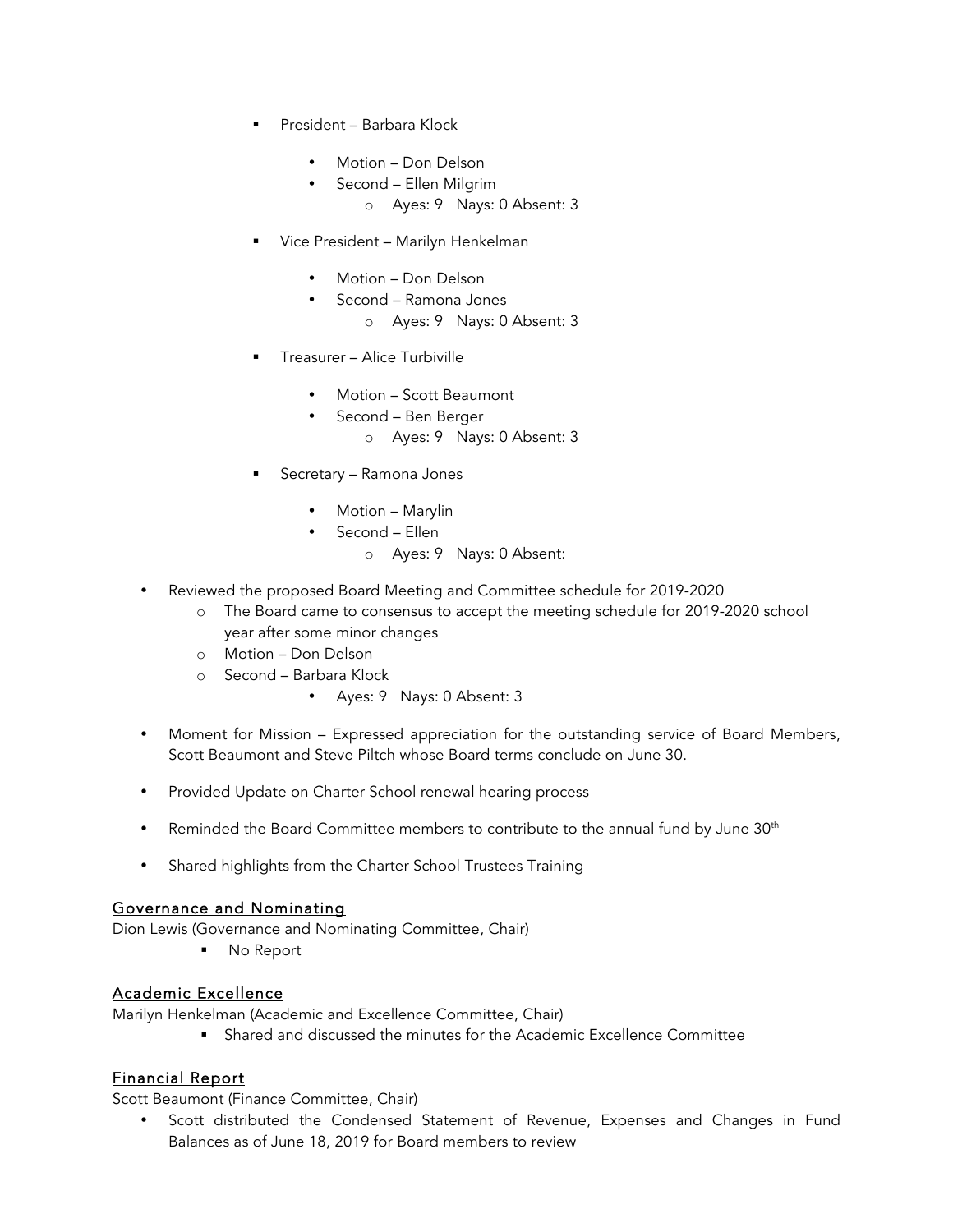- Reviewed Balance Sheet, Cash Flow Statement and Preliminary Financial Report as of May 31, 2019
- In considering this motion the Board Committee Members discussed the following:
	- o CCSA Foundation the annual contributions that have made cumulative \$3.9 million to improve education outcomes
		- § \$3,700,000 committed fund balance
		- \$2,400,000 restricted net position
- Adopted a resolution to authorize the proposed preliminary Fund balance and Net Position as of June 30, 2019
	- o Motion Don Delson
	- o Second Marylin Henkelman
		- Ayes: 9 Nays: 0 Absent: 3
- Provided overview and context to the FY 2020 Annual Budget contingency line item
- Adopted motion to approve 2019-2020 Annual Budget
	- o Motion Don Delson
	- o Second Ben Berger
		- § Ayes: 9 Nays: 0 Absent: 3
- Proposed a resolution to approve and authorize the submission of its 2018/2019 rental reimbursement forms to PDE once the document is released and available.
	- o Motion Ellen
	- o Second Marylin
		- Ayes: 9 Nays: 0 Absent: 3

## School Report

Akosua Watts (Head of School)

- Gave a report of safety measures including the ALICE trainings for staff and students and the ongoing work of the safety committee.
- Shared school end of the year highlights including: June 8<sup>th</sup> Senior Panel event, the first High School Graduation, various grade level ceremonies
- Reported that enrollment on target for 19-20 SY,
- Shared that uniforms will change next year to include CCSA logo on shirt as part of the rebranding effort.
- Ben Berger shared the idea of continued partnership with Swarthmore College.

### Motion to Adjourn

- Motion Don Delson
- Second Barabara Klock
	- Ayes: 9 Nays: 0 Absent: 3

Next Board Meeting: Tuesday, August 20, 2019 at 7:00pm preceded by an Executive Session at 6:30pm

Adjournment: The meeting adjourned at 8:28pm